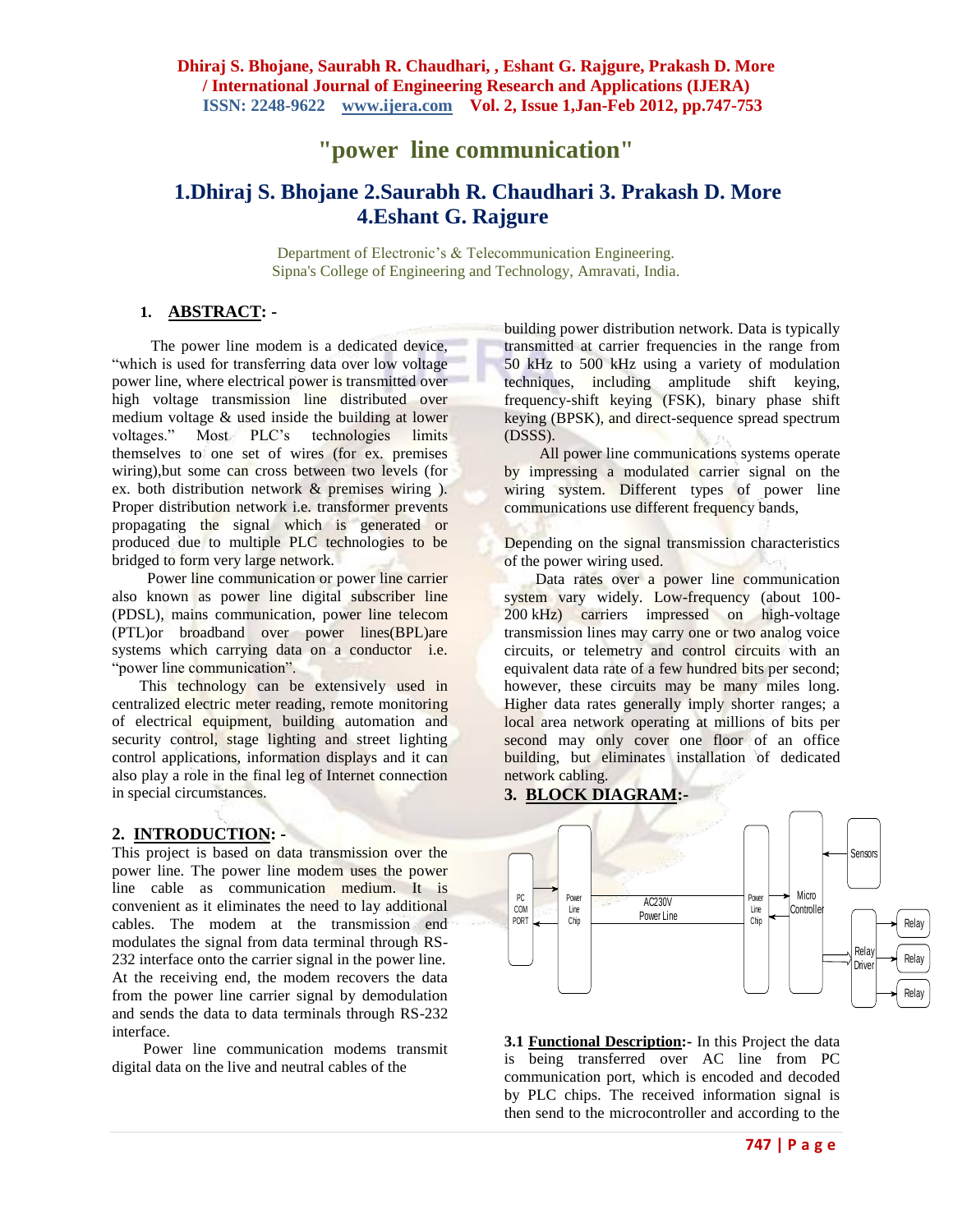status of information signal, several devices are operated.

 Both transmission and reception stages are controlled either by the master clock of the microcontroller, or by the on-chip reference oscillator connected to a crystal. This holds for the accuracy of the transmission carrier and the exact trimming of the digital filter, thus making the performance totally independent of application disturbances such as component spread, temperature, and supply drift and so on. The interface with the power network is made by means of a LC network. The device includes a power output stage able to feed a 120 dBmV (RMS) signal on a typical 30 W load. To reduce power consumption, the IC is disabled by a power-down input (pin PD): in this mode, the on-chip oscillator remains active and the clock continues to be supplied at pin CLKOUT. For low-power operation in reception mode, this pin can be dynamically controlled by the microcontroller. When the circuit is connected to an external clock generator, the clock signal must be applied at pin OSC1 (pin 7); OSC2 (pin 8) must be left open. Use of the on-chip clock circuitry is shown. All logic inputs and outputs are compatible with TTL/CMOS levels, providing an easy connection to a standard microcontroller I/O port. The digital part of the IC is fully scan-testable. Two digital inputs, SCANTEST and TEST1, are used for production test: these pins must be left open in functional mode (correct levels are internally defined by pull-up/down resistors).

#### **3.2 Transmission Mode:-**

The carrier frequency is generated by the scanning of a ROM memory under the control of the microcontroller clock or the reference frequency provided by the on-chip oscillator, thus providing strict stability with respect to environmental conditions. High frequency clocking rejects the aliasing components to such an extent that they are filtered by the coupling LC network and do not cause any significant disturbance. The data modulation is applied through pin DATAIN and smoothly applied by specific digital circuitry to the carrier (shaping). Harmonic components are limited in this process, thus avoiding unacceptable disturbance of the transmission channel (according to CISPR16 and EN50065-1 recommendations). A -55 dB total harmonic distortion is reached when using the typical LC coupling network (or an equivalent filter). The D/A converter and the power stage are set in order to provide a maximum signal level of 122 dBmV (RMS) at the output. The output of the power stage (TXOUT) always has to be connected to a decoupling capacitor, because of a DC level of

0.5VDD at this pin, present even when the device is not transmitting. This pin also has to be protected against over voltage and negative transient signals. The DC level of TXOUT can be used to bias an unipolar transient suppressor, as shown in the application diagram. Direct connection to the mains is done through a LC network for low-cost applications. However, a HF signal transformer could be used when power-line insulation has to be performed.

# **3.3 Receiving Mode:-**

 The input signal received by the modem is applied to a wide range input amplifier with Automatic Gain Control  $(-6 \text{ to } +30 \text{ dB})$ . This is basically for noise performance improvement and signal level adjustment that ensures a maximum sensitivity of the A/D converter. Then an 8-bit A/D conversion is performed, followed by digital band pass filtering, in order to meet the CISPR normalization and to accomplish additional limitations encountered in current applications.

 After digital demodulation, the base band data signal is made available after pulse shaping. The signal pin (RXIN) is a high-impedance input, which has to be protected and DC decoupled for the same reasons as with pin TXOUT. The high sensitivity (82 dBmV) of this input requires an efficient 50 Hz rejection filter (realized by the LC coupling network) also used as an anti-aliasing filter for the internal digital processing The output of the power stage (TXOUT) always has to be connected to a decoupling capacitor, because of a DC level of 0.5VDD at this pin, present even when the device is not transmitting. This pin also has to be protected against over voltage and negative transient signals. The DC level of TXOUT can be used to bias a unipolar transient suppressor, as shown in the application diagram. Direct connection to the mains is done through a LC network for low-cost applications. However, a HF signal transformer could be used when power-line insulation has to be performed.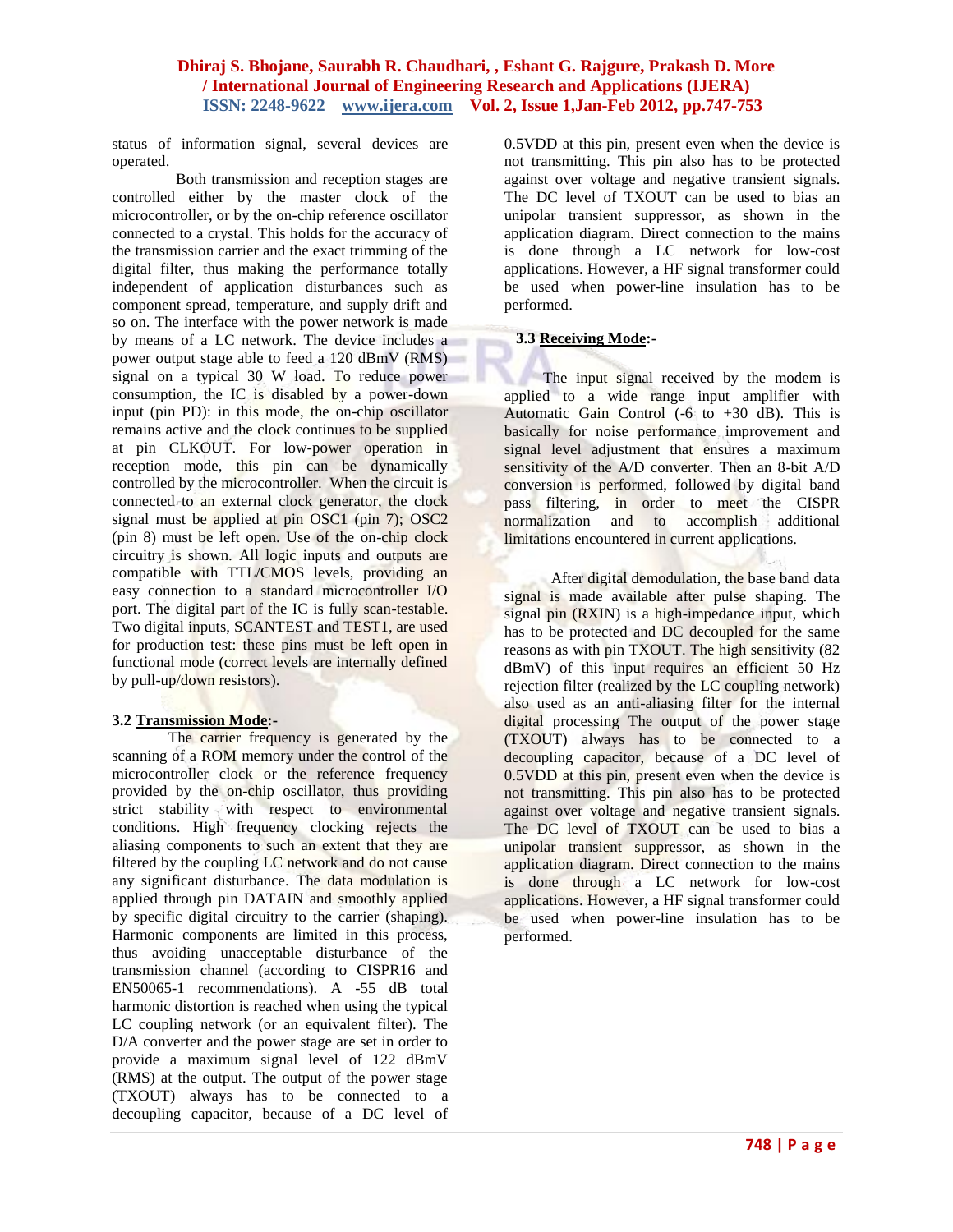# **4. CIRCUIT DIAGRAM: -**



## **4.1 Working:-**

This circuit contains PC on one side and microcontroller based relay switching drives on another side. We send the data using program prepared in Visual Basic (VB) through serial port. This serial port is connected to PLM. This PLM is assigned supply of 230v mains.

On the receiver side, same circuit is connected to power line on the same phase. This circuit receives data from the PC attached with the circuit which is connected to PIC microcontroller. Whenever it gets data (for ex) A, microcontroller reads the data and ON the first relay. When it gets B, 1<sup>st</sup> relay becomes OFF. When it gets data C, microcontroller reads the data and ON the second relay. When it gets D, the second relay becomes OFF. Thus this process is carried out.

Visual Basic contains the program of scheduling and manual switching operation. As this program starts, some atomization functions starts performing for the atomization industry. The PC side circuit is connected to MAX 232 for the voltage

shifting. On the other side of microcontroller, relay driver is connected to relay circuit.

First, we prepare the program for microcontroller serial baud rate i.e. 600 bits/sec. This program is also applicable for PC side. Then serial values come to microcontroller. This microcontroller reads the value and compare it whether these are A, B, C or D. When it finds equal, particular task i.e. relay ON/OFF is carried out. Relay doesn't drive microcontroller circuit so we use driver circuit i.e. transistor base Darlington array in a single chip (ULN 2803). This chip contains 8 Darlington arrays. **5. HCPL-800J: -**

![](_page_2_Figure_9.jpeg)

![](_page_2_Figure_10.jpeg)

# **General Description: -**

The HCPL-800J is a modem IC, specifically dedicated to ASK transmission by means of the home power supply Network, at 600 or 1200 baud data rate. It operates from a Single 5 V supply. The HCPL-800J is a galvanic- ally isolated Power line Data Access Arrangement IC. It provides the key features of isolation, Tx line driver and Rx amplifier as required in a power line modem application. Used together with a simple Coupling circuit, the HCPL-800Joffers a highly integrated, cost-effective Analogue Front End(AFE) solution. Optical coupling technology provides very high isolation mode rejection, facilitating excellent EMI and EMC performance. Application robustness is enhanced by the inherent properties of opt isolation devices, to effectively block the transfer of damaging surge transients. Excellent transmitter performance is achieved with the use of a high efficiency, low distortion line driver stage. Transmitter robustness is further enhanced with integrated load detection and over- temperature protection functions. The HCPL-800J is designed to work with various transceiver ICs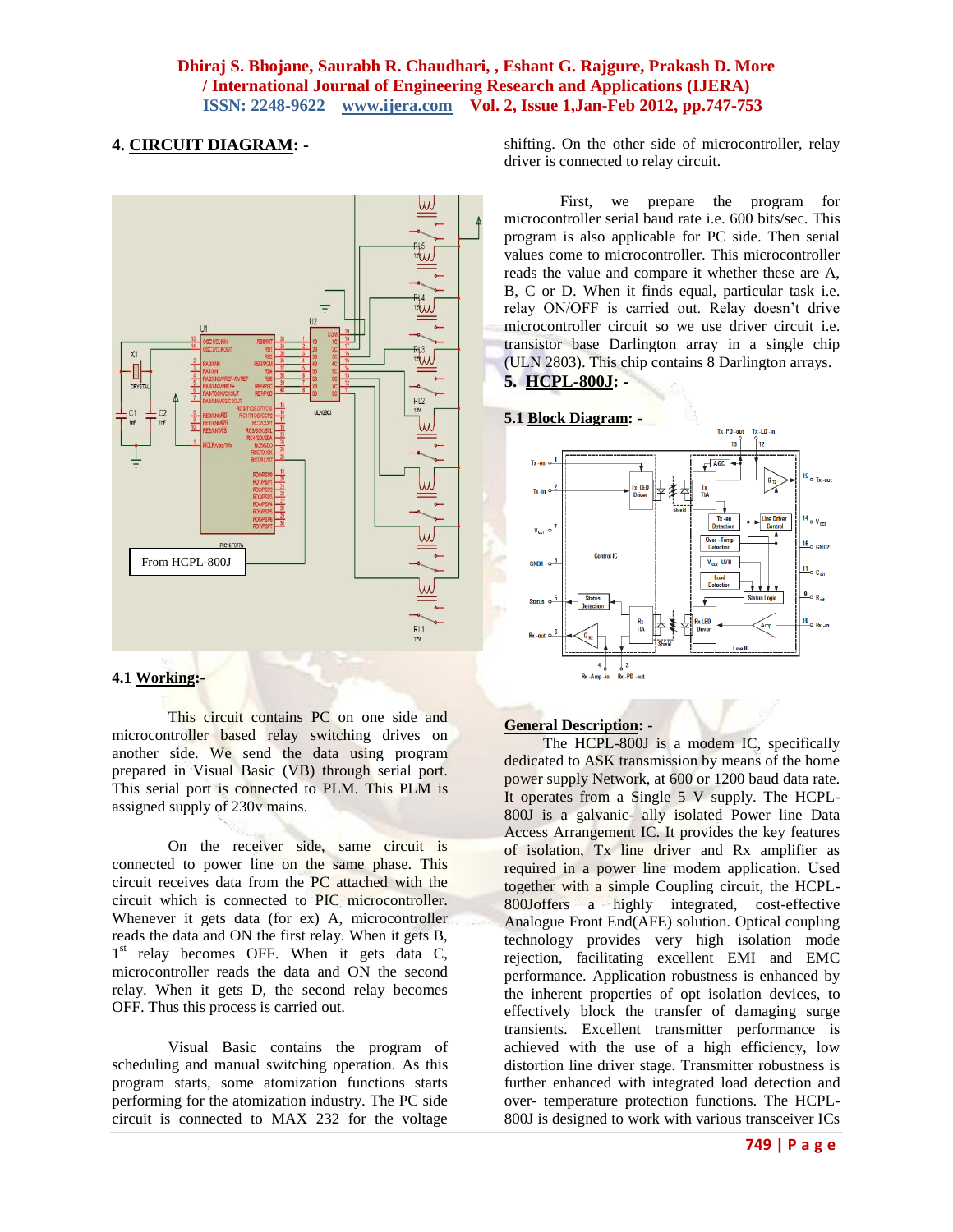and significantly simplify the implementation of a power line modem.

 The HCPL-800J incorporates two integrated circuits—a control IC and a line IC, optically isolated from each other. The modulated signal from the PLM transceiver is input to the control IC. This transmit signal is optically coupled to the line IC, then amplified, and sent to the power line. In the other direction, a potentially weak and noisy signal from the power line is received by the line IC and optically coupled to the control IC, where it is amplified and output to the PLM transceiver. The HCPL-800J incorporates protection mechanisms including overtemperature, over-current and low supply voltage detection, and line condition monitoring. It operates from two  $+5$  V power supplies and is supplied in a 16-pin SOIC (Small Outline IC) package.

## **5.2 Features: -**

- Full digital carrier generation and shaping
- Modulation/demodulation frequency set by clock adjustment, from microcontroller or onchip oscillator
- Automatic gain control at receiver input
- -60 dB Overall Tx Distortion
- 25 nV/ Typical Input Referred Noise
- **Load Detection Function**
- Under-Voltage Detection
- Over-Temperature Shutdown
- Highly Efficient Tx Line Driver
- Built-in Rx Amplifier
- Temperature Range:  $-40^{\circ}$ C to  $+85^{\circ}$ C

#### **5.3 Pin Diagram of HCPL 800J: -**

![](_page_3_Figure_16.jpeg)

#### **5.4 Pin Description:-**

| <b>Pin Descriptions</b> |                  |                                                          |  |  |
|-------------------------|------------------|----------------------------------------------------------|--|--|
| Pin No.                 | Symbol           | <b>Description</b>                                       |  |  |
| 1                       | Tx-en            | <b>Transmit Enable Input</b>                             |  |  |
| $\overline{2}$          | Tx-in            | <b>Transmit Input Signal</b>                             |  |  |
| 3                       | <b>Rx-PD-out</b> | <b>Rx Photodetector Output</b>                           |  |  |
| 4                       | Rx-Amp-in        | <b>Receiver Output Amplifier Input</b>                   |  |  |
| 5                       | <b>Status</b>    | <b>Signal indicating Line Condition</b>                  |  |  |
| 6                       | Rx-out           | <b>Receiving Signal Output</b>                           |  |  |
| 7                       | V <sub>CC1</sub> | <b>5 V Power Supply</b>                                  |  |  |
| 8                       | GND <sub>1</sub> | V <sub>CC1</sub> Power Supply Ground                     |  |  |
| 9                       | $R_{ref}$        | Sets Line Driver biasing current, typically 24 $k\Omega$ |  |  |
| 10                      | Rx-in            | <b>Receiving Signal Input from Powerline</b>             |  |  |
| 11                      | $C_{ext}$        | <b>External Capacitor</b>                                |  |  |
| 12                      | Tx-LD-in         | <b>Tx Line Driver Input</b>                              |  |  |
| 13                      | Tx-PD-out        | <b>Tx Photodetector Output</b>                           |  |  |
| 14                      | V <sub>CC2</sub> | <b>5 V Power Supply</b>                                  |  |  |
| 15                      | Tx-out           | <b>Transmit Signal Output to Powerline</b>               |  |  |
| 16                      | GND <sub>2</sub> | V <sub>CC2</sub> Power Supply Ground                     |  |  |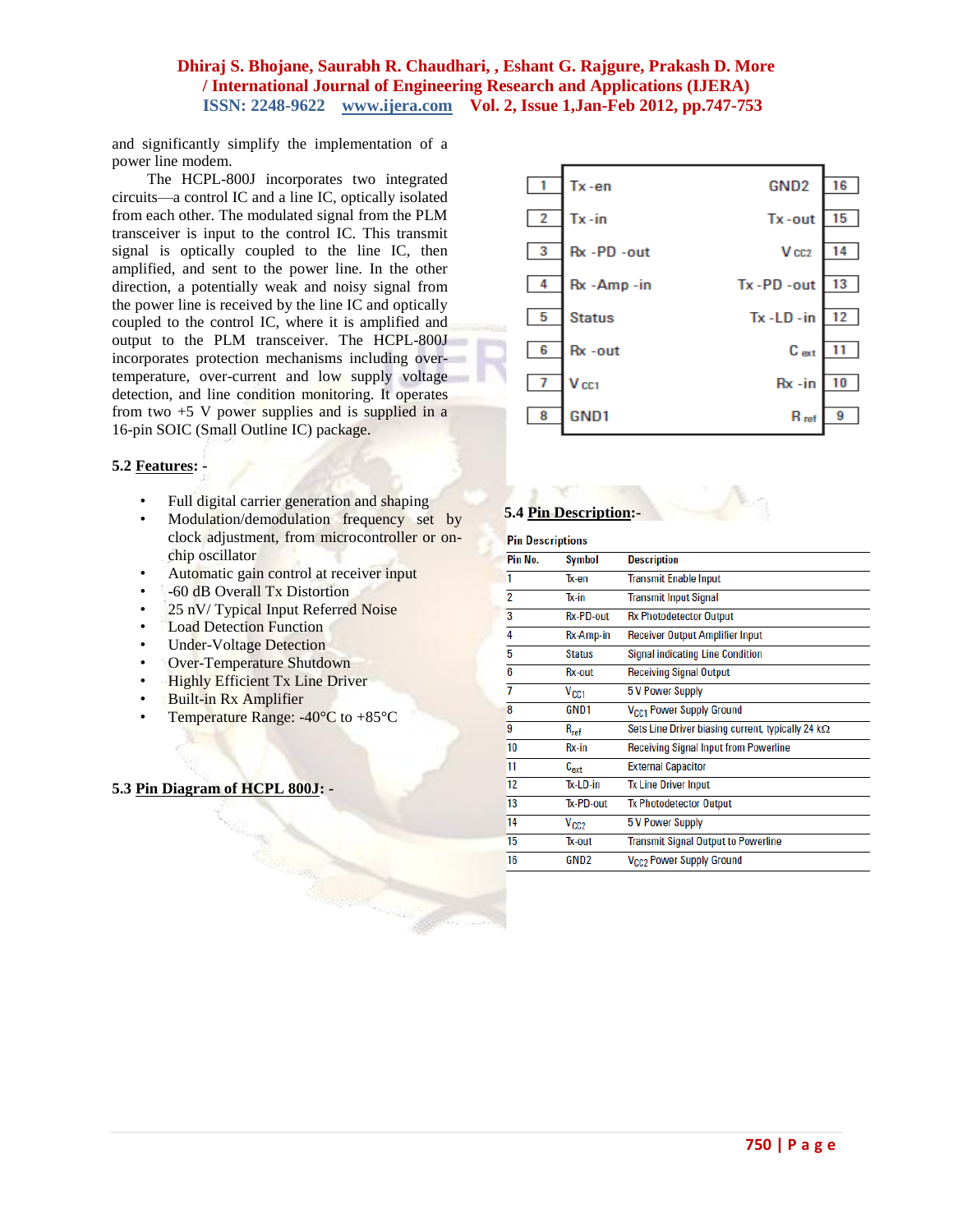![](_page_4_Figure_1.jpeg)

The main role of microcontroller is to check received information with the prepared program available inside the microcontroller; depending upon which several relays (i.e. devices) are operated.

 The microcontroller PIC 16F873A is a High-Performance RISC CPU .It will provide only 35 single-word instructions. Its operating speed is DC-20MHz clock input which contains 8K x 14 words of Flash Program Memory, 368 x 8 bytes of Data Memory (RAM) & 256 x 8 bytes of EEPROM Data Memory. It contains three timers, three ports, USART with 9-bit address detection & Brown-out detection circuitry for Brown-out Reset. It uses CMOS tech. with Low-power, high-speed Flash/EEPROM technology & Low power consumption

#### **6.1 Microcontroller Features : -**

•100,000 erase/write cycle Enhanced Flash program memory typical

•1,000,000 erase/write cycle Data EEPROM memory typical

- •Data EEPROM Retention > 40 years
- •Self-reprogrammable under software control
- •Single-supply 5V In-Circuit Serial Programming

#### **7. MAX 232: -**

basic through this serial port. This serial port is connected to Power line modem  $\&$  is assigned supply of 230V mains. The PC side is connected to MAX

![](_page_4_Figure_12.jpeg)

The eight NPN Darlington connected transistors in this family of arrays are ideally suited for interfacing between low logic level digital circuitry (such as TTL, CMOS or PMOS/NMOS) and the higher current/voltage requirements of lamps, relays, printer hammers or other similar loads for a broad range of computer, industrial, and consumer applications. All devices feature open–collector outputs and freewheeling clamp diodes for transient suppression.

The ULN2803 is designed to be compatible with standard TTL families while the ULN2804 is optimized for 6 to 15 volt high level CMOS or PMOS. It is used for impedance matching between microcontroller & relays which are going to operate for particular application because microcontroller cannot be directly interface with the relays.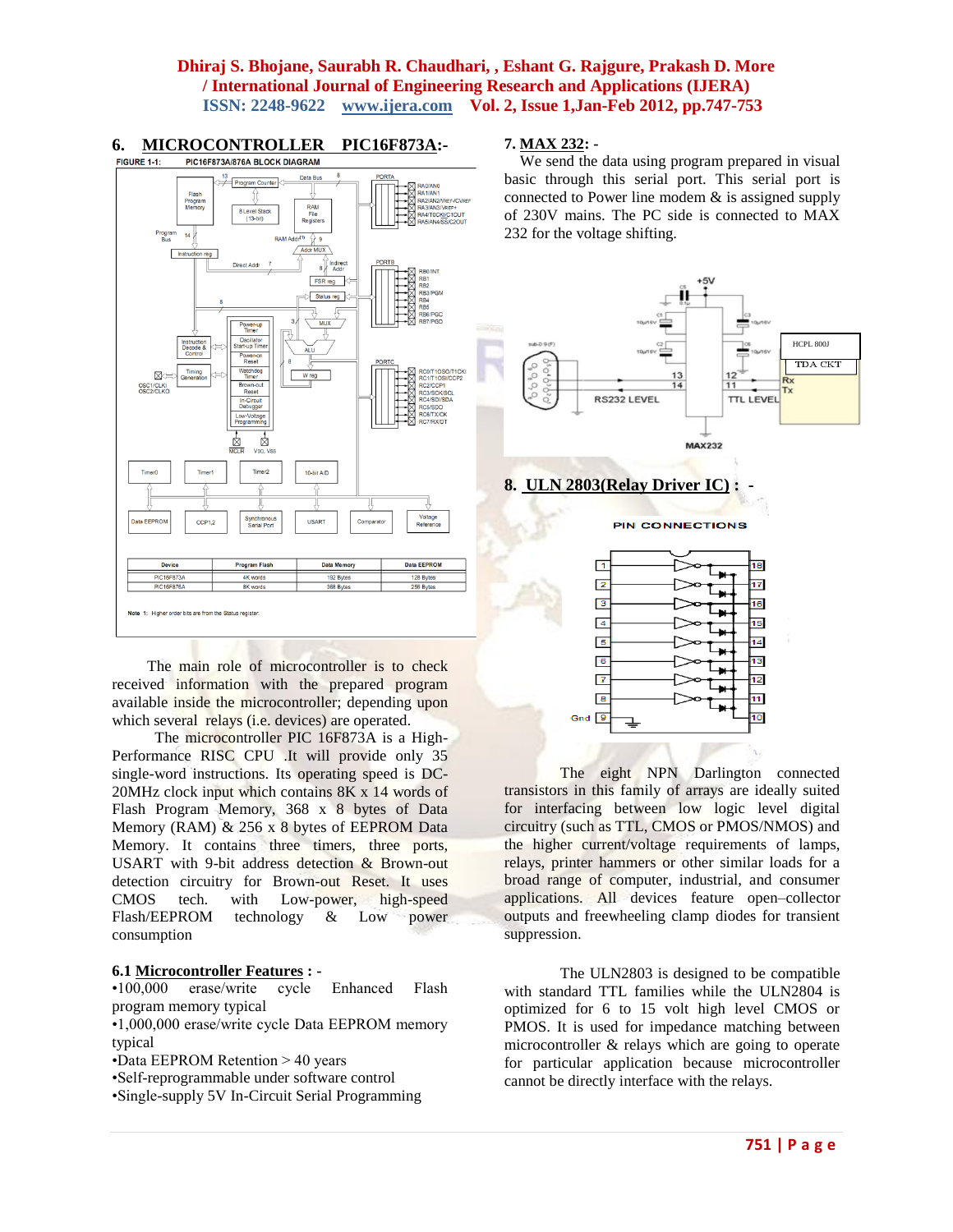| package, unless otherwise noted.)   |                  |                |
|-------------------------------------|------------------|----------------|
| Rating                              | <b>Symbol</b>    | Value          |
| Output Voltage                      | Vo               | 50             |
| Input Voltage (Except ULN2801)      | Vı               | 30             |
| Collector Current - Continuous      | Ic.              | 500            |
| Base Current - Continuous           | ŀв               | 25             |
| Operating Ambient Temperature Range | Tд               | $0 to +70$     |
| Storage Temperature Range           | T <sub>stg</sub> | $-55$ to $+15$ |
| Junction Temperature                |                  | 125            |

**MAXIMUM RATINGS** ( $T_A$  = 25°C and rating apply to any one devi

 $R_{\theta J} = 55^{\circ}$ C/W

Do not exceed maximum current limit per driver.

|  |  |  |  | ORDERING INFORMATION |
|--|--|--|--|----------------------|
|  |  |  |  |                      |

|                 | <b>Characteristics</b>        |                 |       |  |  |  |
|-----------------|-------------------------------|-----------------|-------|--|--|--|
| <b>Device</b>   | Input<br><b>Compatibility</b> | VCE(Max)/C(Max) | Те    |  |  |  |
| <b>ULN2803A</b> | TTL, 5.0 V CMOS               | 50 V/500 mA     | TA ST |  |  |  |

# **9. NEED FOR VISUAL BASIC: -**

There are several programming tools that allow us to build such visually appealing and intuitive interfaces. These tools allow us to design interfaces that user-friendly feature such as menus, buttons, windows etc. Interfaces that use graphics came to be known as graphical user interfaces (GUI). These become very popular because the user could identify with the graphics displayed on screen. And we associate more with images than words. Mention the word print to the person and it invokes the image of printer. However, the disadvantages of such tools are that the interface using code. The programmer has to code the user interface features specifying the size, position etc. This makes designing the user interfaces a major task in itself. The next step is to code the functionality to be provided by the system. Each time the user clicks on buttons, the application must determine which button has been clicked and performs the necessary action. When a number button is clicked the number is to be displayed otherwise the selected operation is to be performed. This has to be implemented by writing code. Therefore, a programmer spends a lot of time writing code for the user interface. Moreover, a large percentage of the time is wasted in action such as aligning the buttons properly, determining which button has clicked and then executing the appropriate code. This means that if the process of building the user interface is simplified then the time and effort required in developing an application can be reduced. The need of the hour was environment that would

allow easy design of the user interface. Thus was born the art of Visual programming.

#### **10. APPLICATIONS:-**

- Home & Industrial Automation.
- Automatic Meter Reading.
- Lighting Control.
- Status Monitoring and Control.
- Low Speed Data Communication Networks.
- Intelligent Buildings.
- Power Distribution Management.
- Power line Modem.

#### **11. ADVANTAGES: -**

- It provides Mobility, Flexibility & Stability.
- Ease of installation for indoor setup.
- It eliminates the need of additional cables.
- PLC solution is a complementary or alternative solution to traditional fixed line networks, wireless networks and VDSL networks.

#### **12. CONCLUSION: -**

Though we believe that India is being a super power on the basis of connecting roads, electricity, water & definitely we all. But why we can't able to connect television set, high speed broadband & many tele- facilities to each & every part of our country.

But now, yes it can! It all achieves by just a single line called as PLC.

As per indicated in application, the power line provides wide areas of communication through all the channels, with this power line provides mobility, flexibility  $\&$  stability because of it's small size  $\&$ portable size, internet accessibility & easy of installation. Power line communication is not so powered because of less inventions due to that cost required to design transceiver at each station is very high. So, today's point of view the first challenge is to reduce the cost. So, in future we definitely proved that power line communication is the most efficient, powerful & cheapest media of communication.

#### **BOOKS REFFERED: -**

- [1]The 8051 Microcontroller and Embedded Systems using Assembly and C by Muhammad Ali Mazidi, Janice Gillispie, Rolin D. Mckinlay
- [2]Jacob Milliman Christos C.Halkias: "Electronics Devices and Circuits"
- [3]Power line communication by John Wiley volume 16 issue5